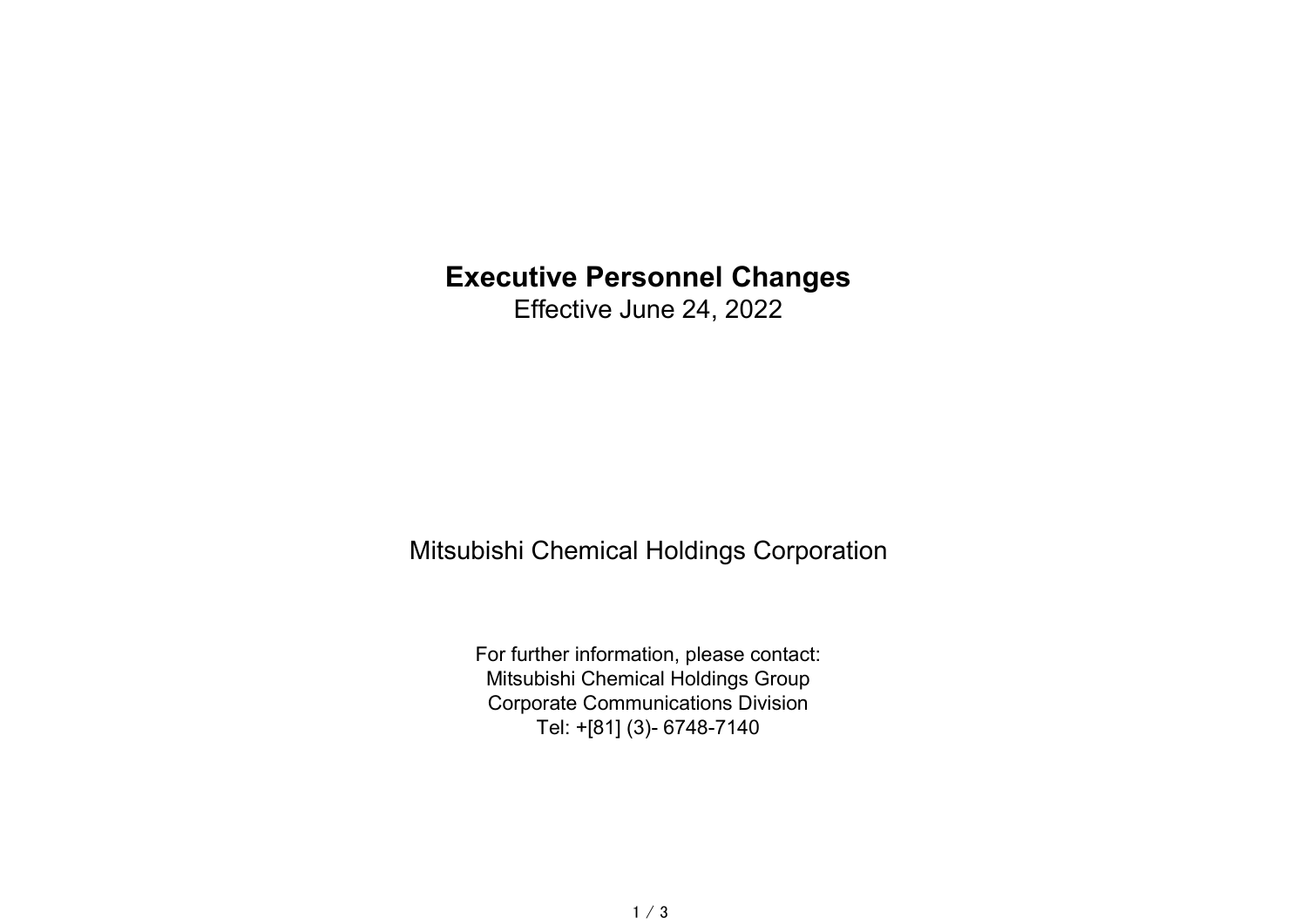## Ⅰ. Executive Personnel Changes

### Effective June 24, 2022

#### Retirement of Director of the Board

| <b>New</b>   | Current               | Name                 |
|--------------|-----------------------|----------------------|
| (Retirement) | Director of the Board | Hidefumi Date        |
| (Retirement) | Director of the Board | Yoshimitsu Kobayashi |
| (Retirement) | Director of the Board | Shigeru Kobayashi    |